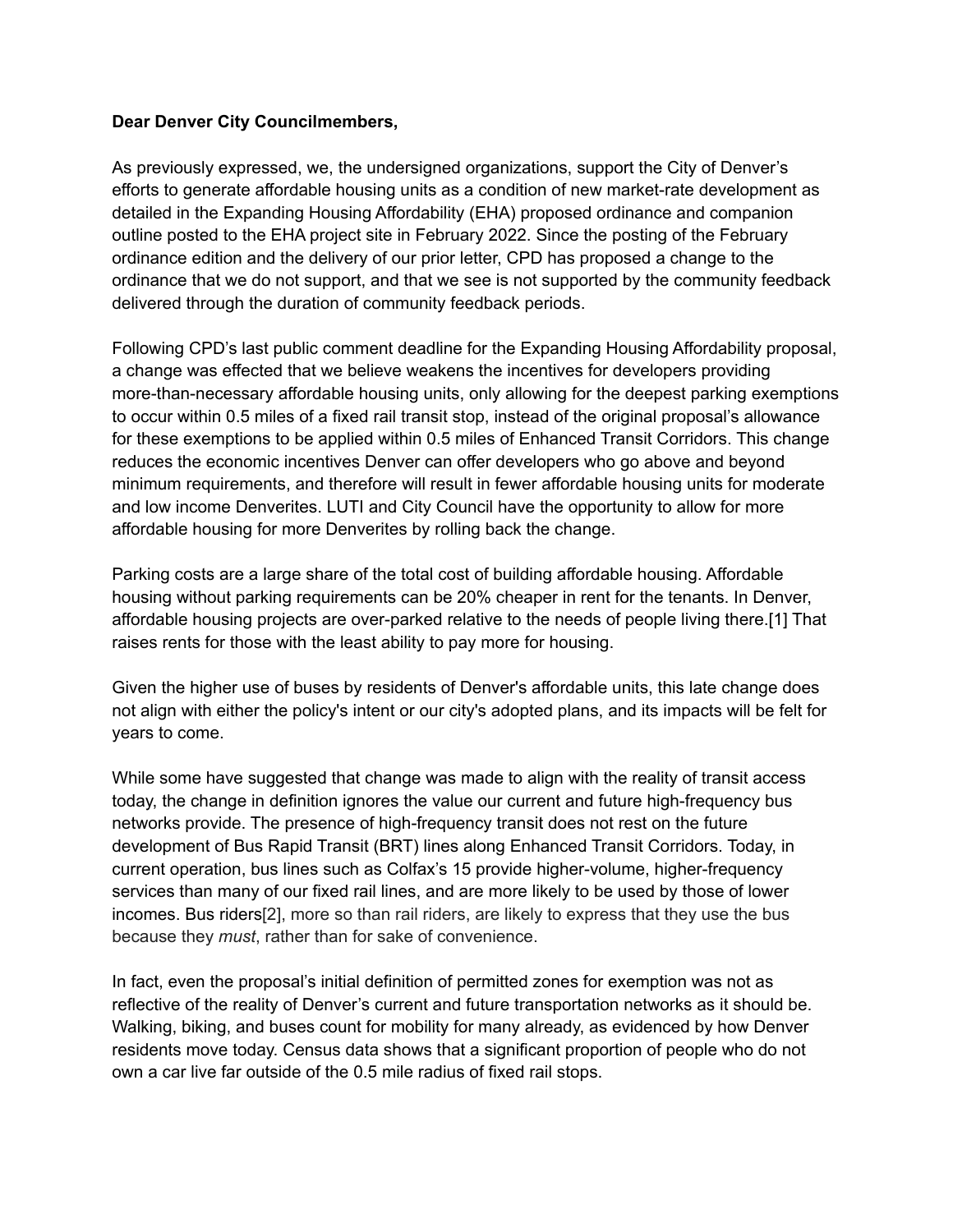

These modes of transportation receive no credit in either the former or the current EHA proposal before LUTI/City Council. Rather, Blueprint Denver's Transit Priority Plans are better suited to representing how Denverites live and move today, and how we expect Denver to evolve going forward.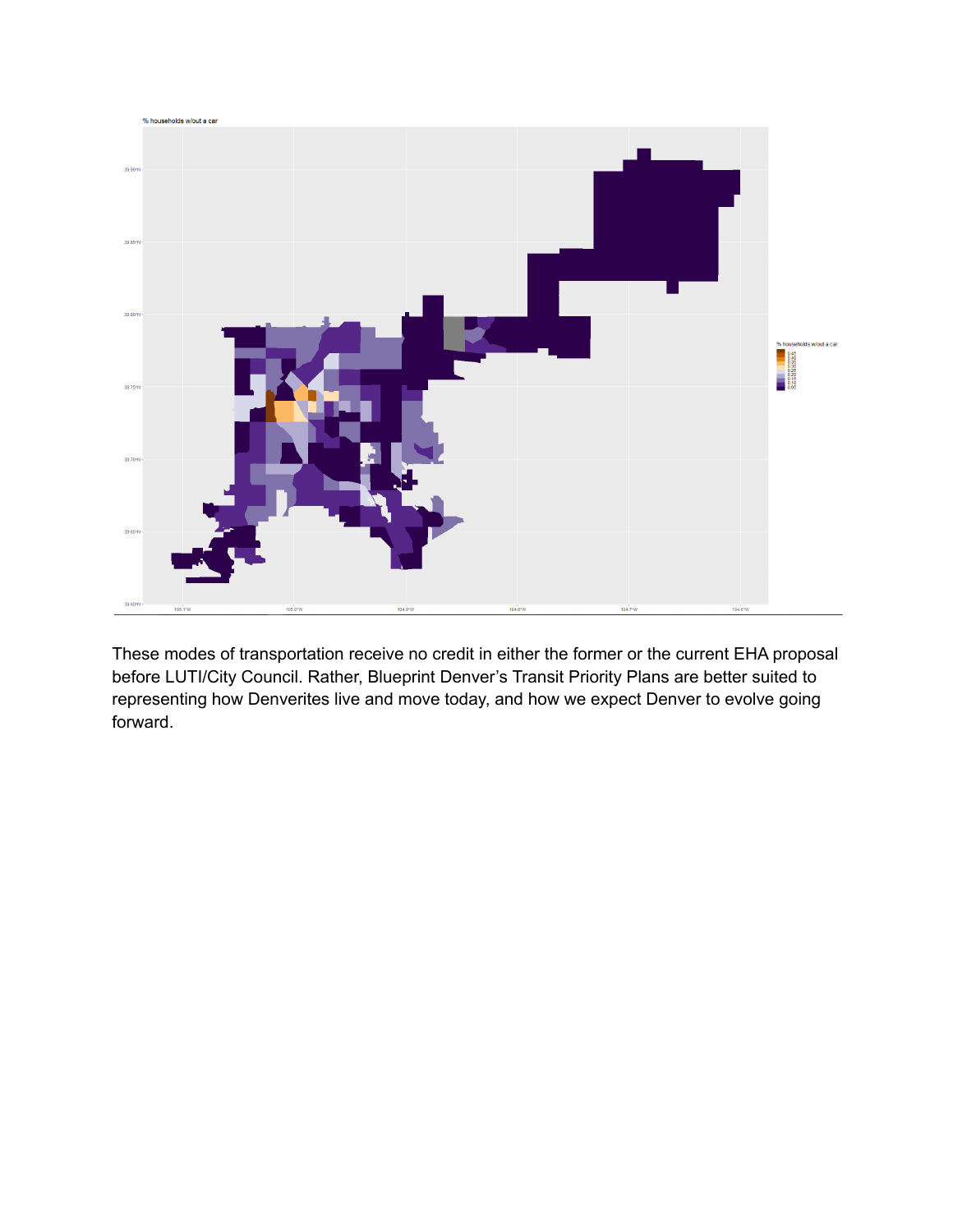

The change of definition for the parking exemption was made between public feedback sessions despite consistent, documented community feedback asking for greater parking exemptions inside and outside of this ordinance, not fewer. To be sure, not every housing builder will take advantage of this deeper affordability option, but Denver's diversity of neighborhoods and economic opportunities provides plenty of locations to pilot housing with it, if City Council allows the option. Not every building needs to provide every possible amenity. A diversity of options allows for people to choose the housing they need, with the amenities they desire, at the price they are willing to pay for it. Parking is a popular amenity, but it is not a necessity for everyone.

For all of these reasons and more, City Council can demonstrate a commitment to housing affordability in Denver by reinstating the earlier, more expansive definition of this parking exemption incentive. We look forward to continuing to work with you to meet Denver where we are as a city to advance the best policies, programs, and resources Denver needs to ensure that every person can obtain a healthy, safe, high-quality home connected to community and opportunity.